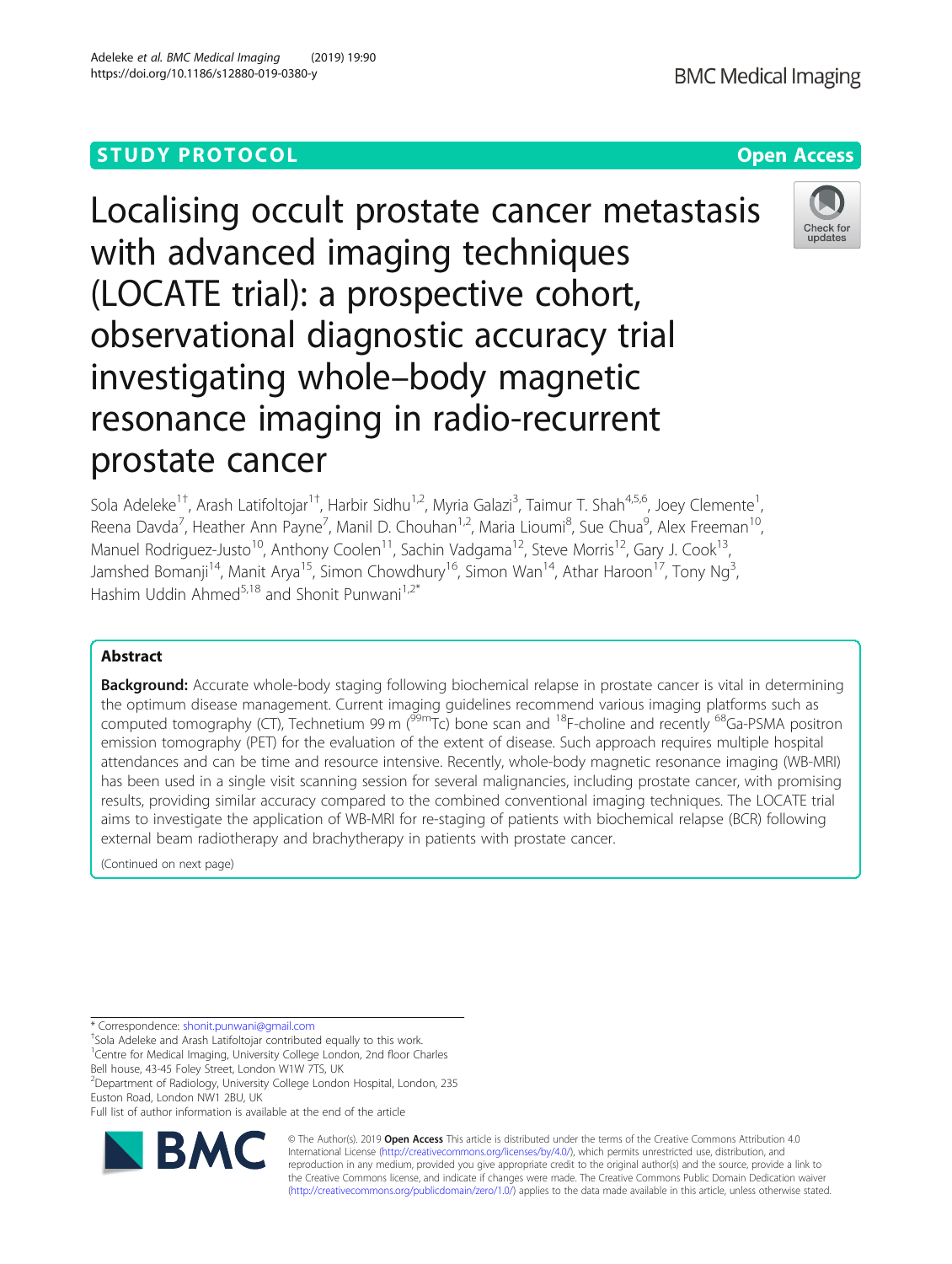## (Continued from previous page)

Methods/design: The LOCATE trial is a prospective cohort, multi-centre, non-randomised, diagnostic accuracy study comparing WB-MRI and conventional imaging. Eligible patients will undergo WB-MRI in addition to conventional imaging investigations at the time of BCR and will be asked to attend a second WB-MRI exam, 12 months following the initial scan. WB-MRI results will be compared to an enhanced reference standard comprising all the initial, follow-up imaging and non-imaging investigations. The diagnostic performance (sensitivity and specificity analysis) of WB-MRI for re-staging of BCR will be investigated against the enhanced reference standard on a per-patient basis. An economic analysis of WB-MRI compared to conventional imaging pathways will be performed to inform the cost-effectiveness of the WB-MRI imaging pathway. Additionally, an exploratory sub-study will be performed on blood samples and exosome-derived human epidermal growth factor receptor (HER) dimer measurements will be taken to investigate its significance in this cohort.

**Discussion:** The LOCATE trial will compare WB-MRI versus the conventional imaging pathway including its costeffectiveness, therefore informing the most accurate and efficient imaging pathway.

Trial registration: LOCATE trial was registered on ClinicalTrial.gov on 18th of October 2016 with registration reference number [NCT02935816](http://clinicaltrial.gov/).

Keywords: Magnetic resonance imaging, Prostate cancer, Radiotherapy, Brachytherapy, Recurrence, Positron emission tomography, Cost comparison, Cost-effectiveness, Economic evaluation

## Background

Prostate cancer (PCa) is the leading male cancer in the United Kingdom and a principal cause of cancer-related mortality with around 46,700 cases diagnosed in 2014 [[1\]](#page-9-0). The incidence of PCa has increased markedly over the past 20 years and it is projected to rise by 12% between 2014 and 2035 to 233 per 100,000 males [\[1](#page-9-0)]. Common treatments options for localised prostate cancer are external beam radiation therapy (EBRT), brachytherapy (BRT) or radical prostatectomy [\[2\]](#page-9-0).

However, biochemical recurrence (BCR) following radiotherapy occurs in 25% of treated men within 5 years, manifesting as a rising prostate-specific-antigen (PSA) [[3](#page-9-0)]. This is strictly a biochemical diagnosis, most commonly defined as an increase in serum PSA of 2.0 ng/ mL above the nadir [[4\]](#page-9-0). Once a PSA relapse has been diagnosed, it is important to determine whether the recurrence has developed at local or distant sites and hence BCR following therapy often initiates an imagingbased assessment of local and metastatic disease in patients.

Local recurrence of PCa is investigated by prostate multi-parametric magnetic resonance imaging (mp-MRI) [[5\]](#page-9-0) whilst metastatic disease is assessed by multimodality imaging. The standard workup to detect PCa metastases usually includes <sup>99m</sup>Tc bone scan and chest/ abdomen/pelvis (CT-CAP) scan (or where available  $^{18}$ F-choline or  $^{68}$ Ga-PSMA PET-CT) [[6\]](#page-9-0).

The workup to exclude distant metastasis is of greatest significance as it is estimated that about half of those who develop radio-recurrent disease have distant metastases (either overt on imaging or micro-metastases) [\[7](#page-9-0)]. It is also believed that up to 50% of men who are considered to be free of metastases by conventional staging methods have micro-metastatic disease [\[8\]](#page-9-0). This is reflected in prostate cancer recurrence following EBRT or BRT, where biochemical relapse commonly precedes clinical detection of metastases by an average of 7–8 years [\[9\]](#page-9-0).

Earlier detection of metastatic disease could be the key to better patient stratification and well-informed patient management either by opting for active surveillance or local salvage for low risk individuals or offering systemic therapy at an earlier time point to a high-risk population [[10](#page-9-0)].

Recent technological advances have enabled the reliable whole-body MRI (WB-MRI) staging of cancers within a reasonable scanning time (less than 1 h)  $[11–14]$  $[11–14]$  $[11–14]$  $[11–14]$ . There is a clear need for an imaging modality that is capable of improved sensitivity for metastatic disease detection than current conventional imaging [[15](#page-9-0)–[17\]](#page-9-0). Previous meta-analysis has reported the sensitivity of  $99m$ Tc bone scan to be less than 50% [[18](#page-9-0)]. Similarly, studies have shown the sensitivity of 18F-choline PET to be as low as 50% for the detection of nodal disease when PSA is < 5 ng/ml [[19](#page-9-0)]. Furthermore, CT Scan sensitivity for nodal disease detection in prostate cancer is reported to be much lower with a meta-analysis reporting a sensitivity of 30% [[20](#page-9-0)].

The LOCATE study investigates the diagnostic performance of WB-MRI for detection of nodal and metastatic disease compared to current standard multimodality imaging comprising <sup>18</sup>F-choline PET-CT and <sup>99m</sup>Tc bone scan (+/− CT-CAP) in patients with the radio-recurrent PCa.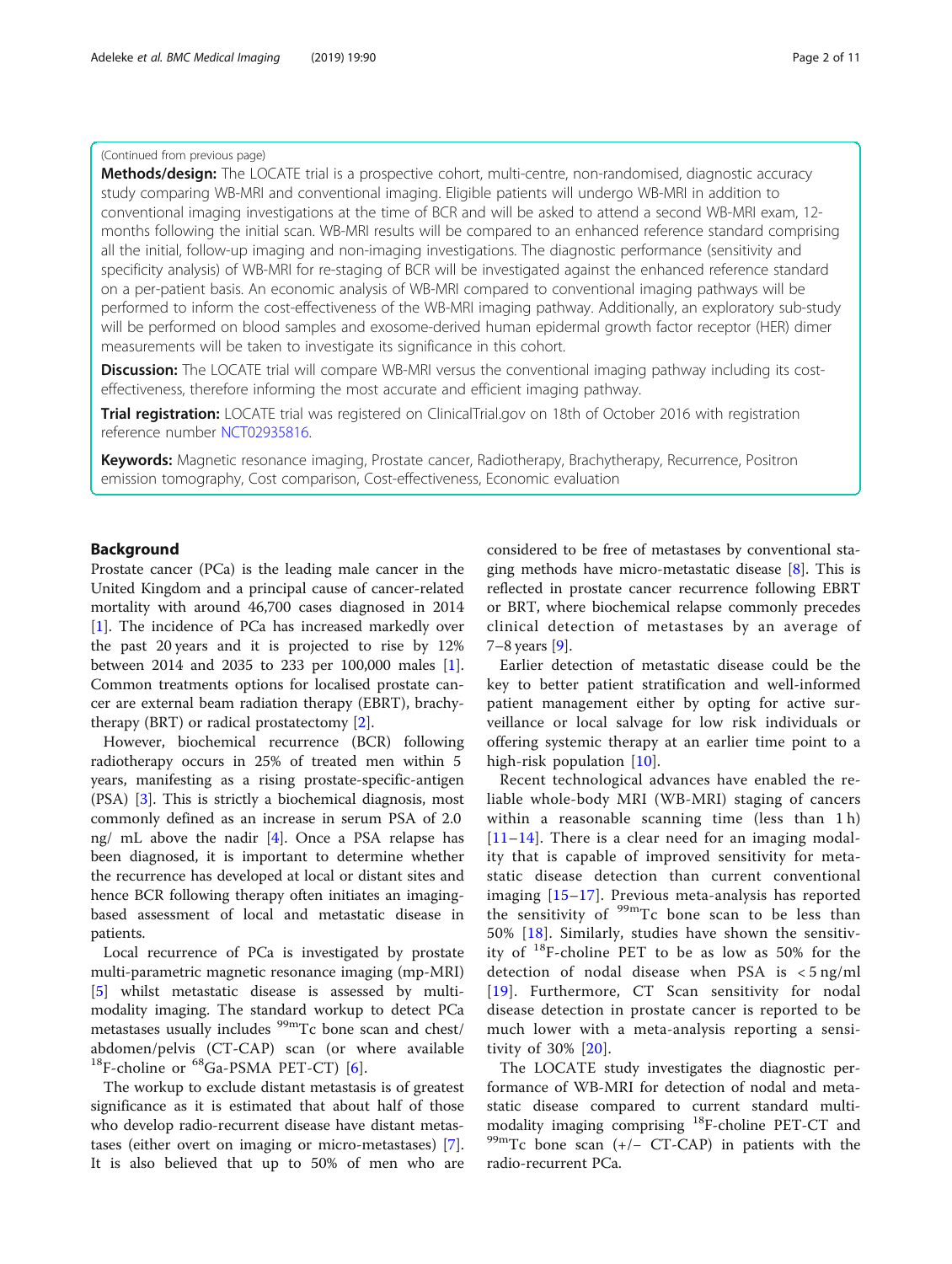## Study objectives Primary objective

To compare the diagnostic accuracy of WB-MRI for regional lymph node and distant metastatic disease detection against an enhanced reference standard of  $^{18}$ Fcholine PET-CT (or CT CAP) and  $99m$ Tc bone-scan for men presenting with BCR following EBRT or BRT.

#### Secondary objectives

- 1. Inter-observer agreement of WB-MRI for regional lymph node and distant metastatic disease detection
- 2. Derivation and evaluation of apparent diffusion coefficient (ADC) and fat fraction (FF) signal heterogeneity indices of metastatic disease as predictors of treatment response to ADT
- 3. Exploration of the significance of the Human Epidermal growth factor Receptor (HER) activated dimer in metastatic castration-resistant prostate cancer
- 4. Cost-effectiveness of WB-MRI for radio-recurrent prostate cancer staging compared with conventional imaging modalities

## Methods/design

## Study design

The comparative diagnostic accuracy study will conform to the Standards for Reporting of Diagnostic Accuracy (STARD) statement  $[21]$  $[21]$ . The study is a prospective cohort multi-centre diagnostic study where all participants will have WB-MRI and conventional imaging tests  $(^{18}F$ choline PET or  $CT-CAP$  and  $99mTc$  bone scan) with findings of both validated against an enhanced outcomebased reference standard. The patient recruitment flowchart is illustrated in Fig. [1.](#page-3-0)

## Sample size

Based on 50% prevalence of metastases, 130 patients will be required to demonstrate a minimum of a 20% difference in sensitivity for detection of metastases on a perpatient level between WB-MRI and combination of <sup>18</sup>Fcholine PET-CT and  $99m$ Tc bone scan (power of 90%) and statistical significance cut-off of 0.05).

## Ethical approval

The LOCATE trial received UK Research Ethic Committee (REC) approval from the National research ethics service (NRES) Committee London-Chelsea with REC reference [15/](#page-9-0)LO/0776 and will be conducted in accordance with the principles of ICH guidelines on good clinical practice in clinical trials and the Research Governance Framework for Health and Social Care (England).

## Recruitment

## Inclusion criteria

Men who have undergone previous EBRT or BRT with or without neo-adjuvant/adjuvant hormone therapy.

Biochemical relapse as determined by increase in PSA.

#### Exclusion criteria

Men unable to have MRI scan, or in whom artefact would significantly reduce quality of MRI.

Men unable to give informed consent.

## Informed consent

In all cases, patient information sheets and sample consent forms will be made available to patients a minimum of 24 h prior to the consent procedure. Consent will be obtained at the time of the appointment and prior to commencement of any trial intervention.

#### Trial interventions

#### Whole body MRI

Recruited patients will have WB-MRI scan on presentation with BCR and then at 12 months (follow-up). All WB-MRI scans will be performed at University College London Hospital NHS foundation trust (UCLH) imaging department on a 3.0 T scanner (Ingenia; Phillips Healthcare, Best, Netherlands), using a fixed protocol (Table [1](#page-4-0)). For participants' comfort, the WB-MRI protocol will be limited to a maximum of 1-h scan time.

#### Conventional imaging

Recruited patients will have the standard imaging investigations according to local and national guidelines as below:

#### Multi-parametric prostate MRI

A standard prostate mp-MRI protocol as defined by the UK consensus guidelines on prostate MRI [[22](#page-9-0)] will be used to locally stage prostate cancer. Conventional T1 and T2-weighted images of the prostate will be supplemented with diffusion weighted imaging (DWI) MRI (as per hospital site protocol); and +/− dynamic contrast enhanced (DCE) T1-weighted images.

#### Computed tomography

CT scans of the chest/abdomen/pelvis will be performed with intravenous contrast agent using the local standard protocols.

# 99mTechnetium bone scan

Bone scans will be performed using <sup>99m</sup>Tc labelled diphosphonates administered through intravenous injection. For prostate cancer patients with suspected bone metastases, the standard protocol employed at the hospital site will be used. As a guide, whole body imaging will be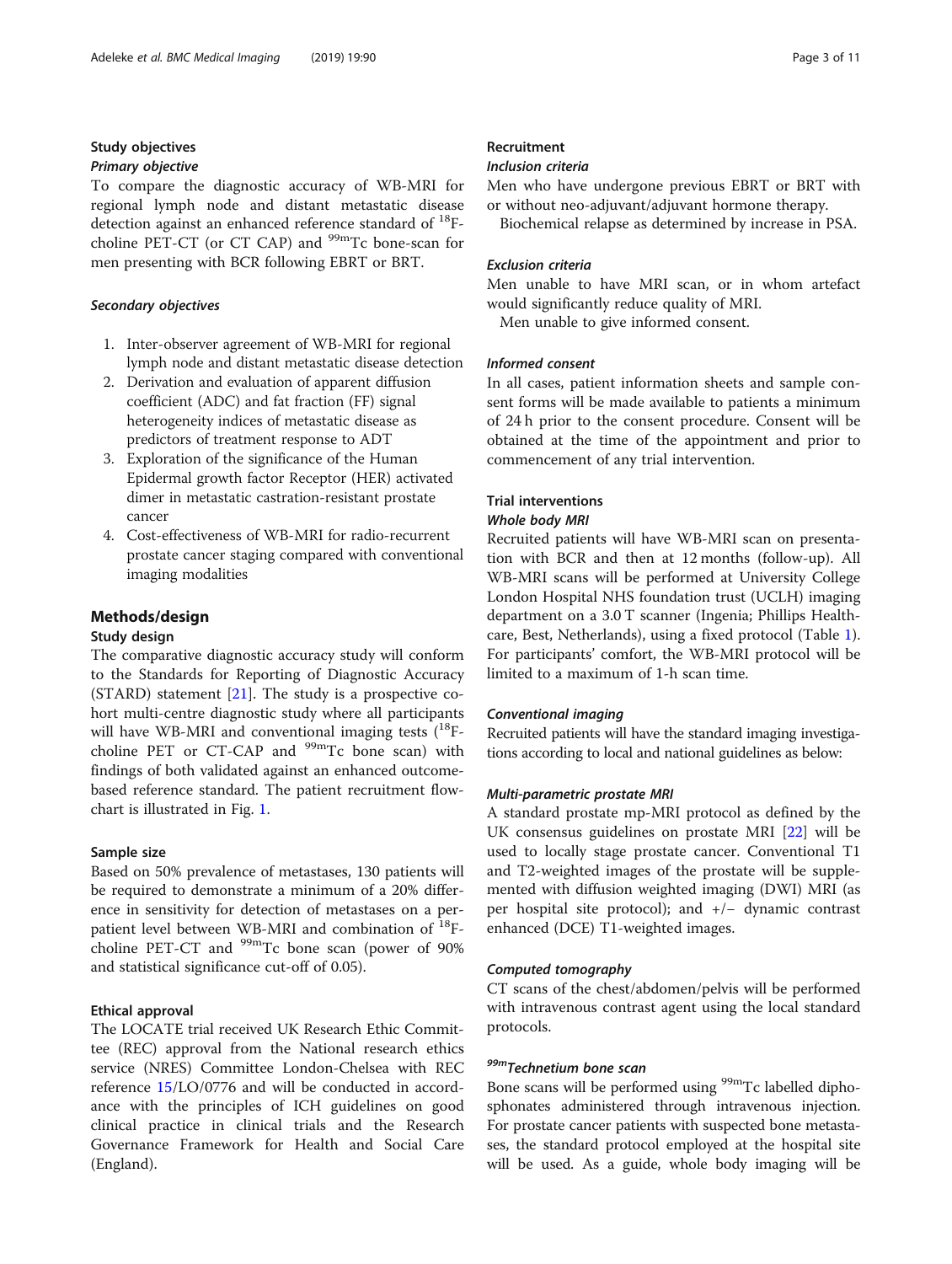<span id="page-3-0"></span>

conventionally performed with anterior and posterior views,  $256 \times 1024$  matrix and energy window(s) of 140 KeV.

## Positron emission tomography-computed tomography (PET-CT)

<sup>18</sup>F-choline PET-CT will be acquired using a dedicated combined PET/64-detector-CT (VCT-XT Discovery, GE-Healthcare Technology, Chicago, Illinois), CT will be performed (for attenuation correction) using  $64 \times 3.75$  mm detectors, a pitch of 1.5 and a 5 mm collimation (120 kVp and 10 mA in 0.8 s). Maintaining the patient position, a whole-body choline PET emission scan will be performed and cover an area identical to that covered by CT [[23](#page-9-0)].

## Non-imaging trial interventions Blood samples

Blood samples will be taken from recruited patients, by an appropriately trained member of the trial team, at the time of each WB-MRI (staging and then at 12-month follow-up). Blood samples will be used for exosome and phenotypic [Fluorescence-activated cell sorting (FACS) analysis] / DNA-RNA analysis. In total a maximum of 30 ml of blood will be taken:

## Up to 3 acid citrate dextrose solution (ACD) tubes: to collect ~ 15 ml blood for serum separation

Up to 3 ethylenediaminetetraacetic acid (EDTA) containing tubes for peripheral blood mononuclear cells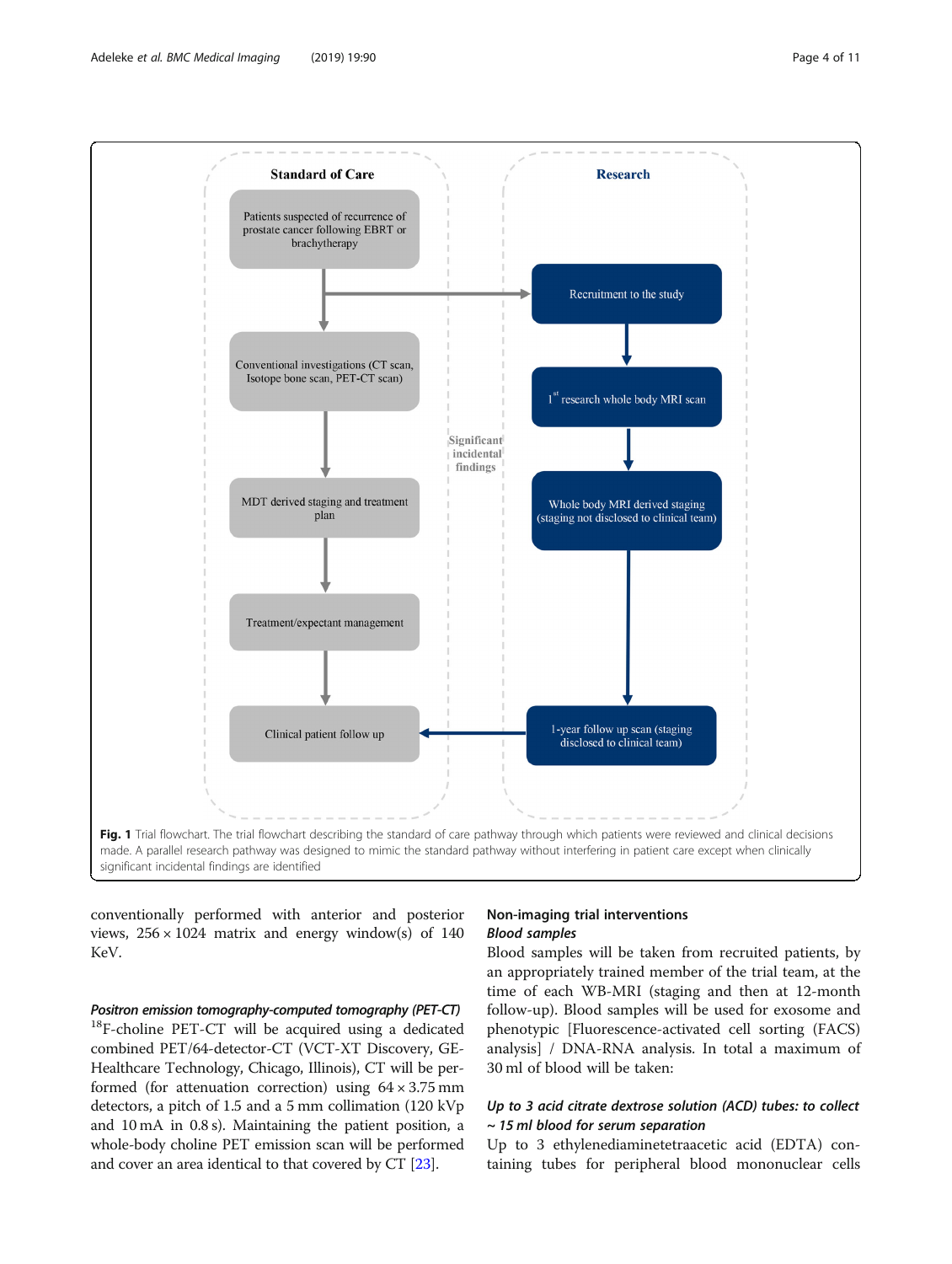#### <span id="page-4-0"></span>Table 1 Whole Body MRI sequence parameters

|                      | T <sub>2</sub> -TSE | mDixon (pre- and post-contrast) | DWI (b0, 1000) |  |
|----------------------|---------------------|---------------------------------|----------------|--|
| Slice orientation    | Transverse          | Coronal                         | Transverse     |  |
| Echo time (ms)       | 80                  | 2.303                           | 17             |  |
| Repetition time (ms) | 1214.69             | 3.5                             | 6304.5         |  |
| Space between slices | 5.5                 | 2.5                             | 5.5            |  |
| Number of slices     | 40                  | 120                             | 40             |  |
| Slice thickness (mm) | 5                   | 5                               | 5              |  |
| Acquisition matrix   | 500*497             | 240*238                         | 124*118        |  |
| Echo train length    | 89                  | $\overline{2}$                  | 39             |  |
| Number of averages   |                     |                                 | $\overline{2}$ |  |
| Pixel bandwidth (Hz) | 538                 | 1847                            | 3354           |  |
| Pixel spacing        | 0.78/0.78           | 1.04/1.04                       | 2.08           |  |
| Flip angle           | 90                  | 15                              | 90             |  |

TSE Turbo spin echo, DWI Diffusion weighted imaging

(PBMC) isolation and further FACS analysis, functional assays, and DNA/RNA isolation.

Frozen aliquots-samples will be transported by courier service in dry ice-containing carrier boxes within 24 h after obtaining the blood sample. Samples will be processed at University College London (UCL) and King's College London (KCL) laboratories:

UCL: Exosome purification and analysis. Protein-DNA-RNA isolation and analysis.

KCL: PBMC's isolation, FACS analysis and functional assays.

#### Health economic data collection

Data collection for the health economic analysis will be primarily concerned with cost data associated with the diagnosis and treatment of metastatic prostate cancer. Routinely collected administrative data from UCLH will be used to determine the relevant costs associated with the diagnostics test. To determine the consequence of detected metastatic disease on the treatment pathway, clinical experts will be interviewed, and patient notes will be reviewed noting changes to medication, radiotherapy, surgery, outpatient visits, inpatient visits and day cases, where possible. Data from existing trials such as STAMPEDE [[24](#page-9-0)] and FORECAST [\[7](#page-9-0)] will be used to inform other economic parameters such as the health-related quality of life as these are not being collected in LOCATE.

## Reporting of trial imaging Initial WB-MRI scan

The study will be reported by two experienced radiologists, blinded to all other imaging investigations, initially independently and then in consensus using a locked sequential read paradigm (LSR). The images will be reviewed for the presence of nodal (N) and metastatic (M)

disease and each radiologist will record the presence/absence of disease on the study-specific proforma.

The initial WB-MRI read results will not be revealed to the clinical team. Where a significant additional/incidental finding is demonstrated this will be reported as per standard clinical practice and relayed to the clinical team.

A 1–6 Likert scale [[23](#page-9-0), [25\]](#page-9-0) will be used for scoring as has been previously described for WB-MRI studies. 1 – disease definitely not present, 2 – probably not present, 3 – possibly not present, 4 – disease possibly present, 5 – probably present and 6 – definitely present.

Scoring will be conducted based on evaluation of imaging features of lymph nodes and bone metastases as indicated below in Table [2](#page-5-0) .

#### 12-month follow-up WB-MRI

The study will be reported by the same pair of radiologists who reported the baseline scans. The findings on the follow-up study will be compared with the baseline WB-MRI with access to all conventional imaging. The presence of changes in size of lesions evident on the baseline WB-MRI and/or resolution of lesions evident on baseline WB-MRI will be recorded. Any discrepant findings will be reviewed, and the status of these lesions will be determined in a consensus panel review.

#### Derivation of enhanced reference standard

Figure [2](#page-5-0) illustrates the derivation of a per-patient level enhanced reference standard (ERS).

Patients will be divided into those with and without metastases evident on conventional imaging. For those with metastases (left arm of Fig. [2](#page-5-0)), concordant positive WB-MRI findings will be deemed to be true positive and discordant WB-MRI findings will be considered to be false negative.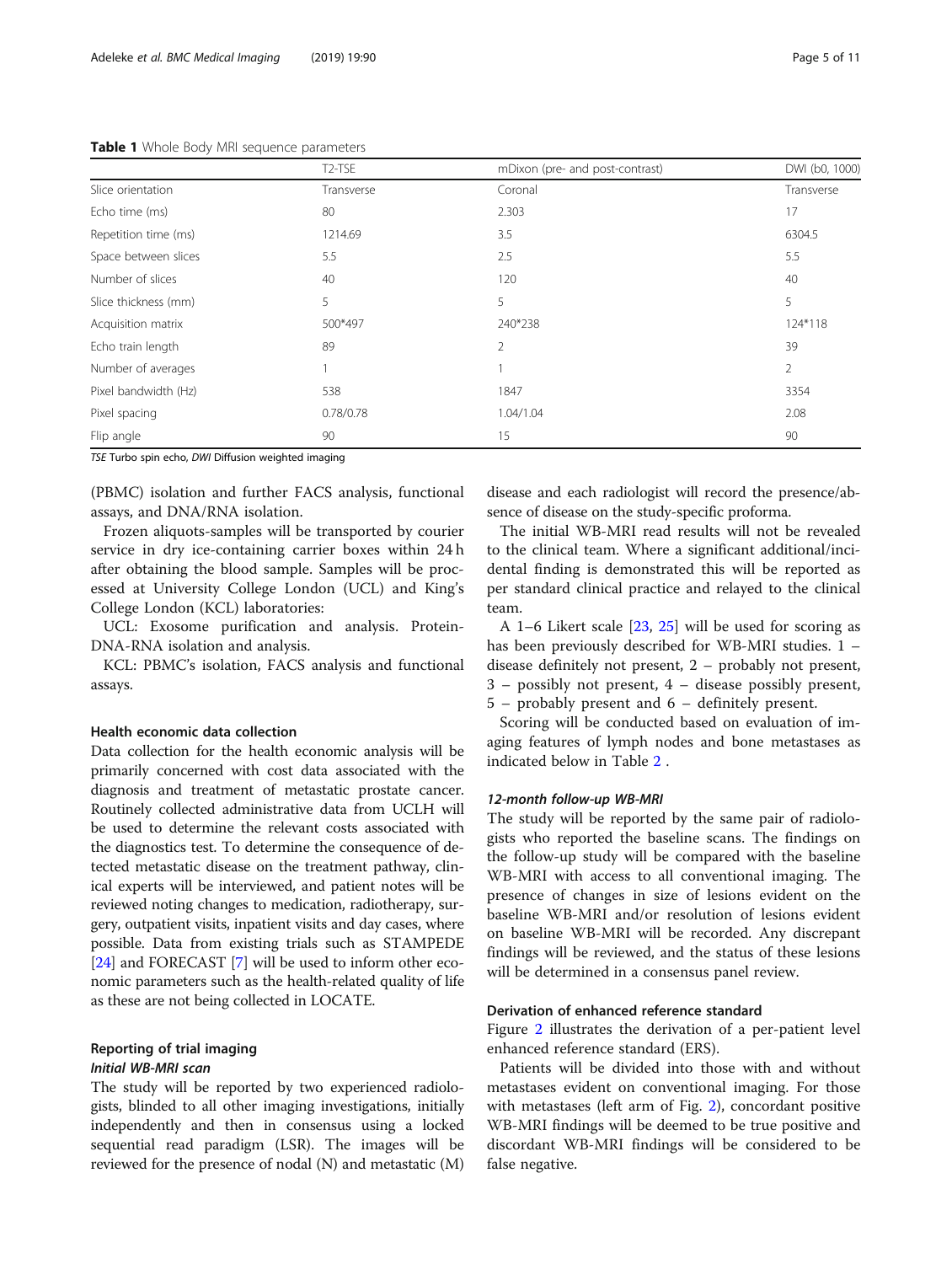<span id="page-5-0"></span>

| Table 2 Features suggestive of adverse and benign changes in both nodes and bones |  |  |  |  |
|-----------------------------------------------------------------------------------|--|--|--|--|
|                                                                                   |  |  |  |  |

|      | Benign features                                                                                                                                                                                                                                                                           | Adverse features                                                                                                                                                                                                             |
|------|-------------------------------------------------------------------------------------------------------------------------------------------------------------------------------------------------------------------------------------------------------------------------------------------|------------------------------------------------------------------------------------------------------------------------------------------------------------------------------------------------------------------------------|
| Node | Lymph node <5 mm in short axis diameter (SAD) with no concerning<br>features on DWI, T2 weighted or contrast enhanced imaging and definite<br>benign features e.g.<br>(i) Fatty hilum,<br>(ii) Oval nodal morphology with clearly defined and<br>(iii) Regular nodal border and contours. | Concerning features could be described as<br>(i) Size above normal limit e.g. $> 10$ mm for most,<br>(ii) Loss of fatty hilum,<br>(iii) Irregular border,<br>(iv) Asymmetric high DWI signal intensity,<br>(v) Low T2 signal |
| Bone | Normal appearing bone with uniform moderate-high signal on T1<br>weighted imaging and low-moderate signal on T2 weighted imaging.<br>Focal lesions demonstrating clearly incidental/benign multiparametric<br>signal characteristics and/or location                                      | (i) Increase in DWI high b-value signal vs. background noise.<br>(ii) Low signal intensity on T1 and (iii) Intermediate to high signal<br>intensity on T2<br>(iv) Lesional contrast enhancement                              |

DWI Diffusion weighted imaging

For patients without metastases on conventional imaging (right arm of Fig. 2), clinical and biochemical follow-up together with changes between baseline and follow-up WB-MRI will be used to enhance the reference standard.

Where baseline WB-MRI was negative and concordant with conventional imaging, the presence of new lesions (at follow-up WB-MRI  $\pm$  repeat routine imaging) coupled with a PSA rise over the 12-month will classify the baseline WB-MRI as false negative, i.e. disease was present but

not visualised. Whereas the absence of new lesions regardless of PSA status over the 12-month follow-up period will confer baseline WB-MRI true negative status.

For positive findings on baseline WB-MRI discordant with conventional imaging, the baseline WB-MRI will be deemed true positive when a new lesion declared itself (on follow-up WB-MRI  $\pm$  routine imaging) or the visualised lesion on baseline WB-MRI enlarged (on follow-up WB-MRI); and this was accompanied with a PSA rise within the 12-month follow-up period. Whereas, the

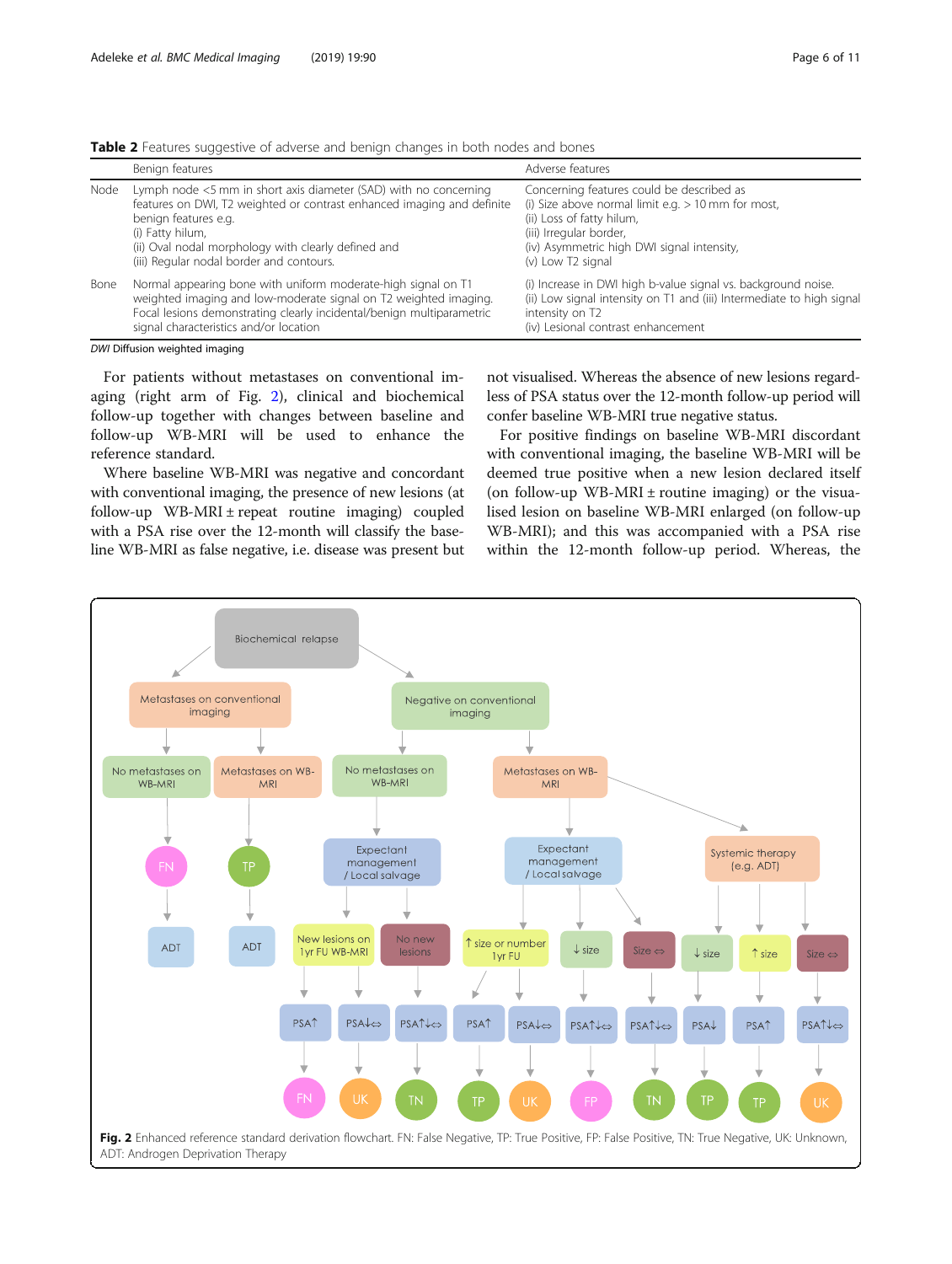baseline WB-MRI will be deemed false positive when the lesion evident at WB-MRI resolved or reduced in size at follow-up (in the absence of systemic therapy) regardless of PSA change. Lesions that resolved following systemic therapy (which is initiated in the 1-year followup period irrespective of negative conventional baseline imaging) with corresponding decrease in PSA will be classified as true positive.

Finally, patients with negative baseline conventional imaging with discordant lesion and PSA changes over the 12-month follow-up (i.e. lesion size/number increase without corresponding PSA increase) will be classified as unknown.

The section below describes the thresholds for PSA and lesion size changes, and they will be interpreted in the context of treatment intervention and subsequent treatment response or progression.

PSA progression defined as  $\geq 25\%$  and  $\geq 2$  ng/mL increase in PSA recorded at least 12 weeks from baseline or start of treatment and confirmed on a 2nd reading 3–4 weeks later as previously defined [\[26](#page-9-0), [27\]](#page-9-0).

PSA response defined as ≥50% decline from baseline or start of treatment and confirmed on a 2nd reading 3–4 weeks later [\[28](#page-9-0), [29](#page-9-0)].

Nodal size change Increase of ≥2 mm and decrease of ≥3 mm in short axis diameter on contrast enhanced mDixon sequence will be considered true change (progression and response respectively) rather than a measurement variation, with a 95% confidence interval. (Based on unpublished data from repeatability studies carried out as part of the LOCATE trial).

Bone lesion (disease progression)  $\geq$  25% increase in size (sum of short and long axes diameters) of lesions on CT, or MRI [\[30](#page-10-0), [31\]](#page-10-0).

Bone lesion (treatment response)  $\geq$  50% decrease in size (sum of short and long axes diameters) of lesions on CT/ MRI or normalisation of signal intensity on MRI [[30,](#page-10-0) [31\]](#page-10-0).

Soft tissue lesion size change (disease progression) At least a 20% increase in size of lesion taking as reference the baseline diameter of the lesion [[32\]](#page-10-0).

Soft tissue lesion size change (treatment response) at least a 30% decrease in the size of lesion, taking as reference the baseline diameter or disappearance of the lesion [\[32](#page-10-0)].

#### Image analysis

#### Reporting of conventional imaging

The conventional imaging (<sup>18</sup>F-choline PET-CT, CT-CAP and <sup>99m</sup>Tc Bone Scan) will be independently reported by two radiologists and nuclear medicine physicians, later reviewed in consensus to clarify any discrepant findings. The report will be transferred to a

proforma and final nodal (N) and metastatic (M) stages will be derived base on the reported proforma.

#### Comparison of conventional imaging with WB-MRI

The research team will correlate the conventional imaging proforma with the baseline WB-MRI proforma and follow-up WB-MRI findings. The radiologists and nuclear medicine physicians in consensus will review all discrepancies, between conventional and WB-MRI scans. Anatomical matching errors resulting from discrepancies in ascribing disease location will be recorded and corrected [\[33\]](#page-10-0). Residual discrepancies will be highlighted, categorised as perceptual and technical and statistically assessed [[33](#page-10-0)]. The per-patient sensitivity and specificity of WB-MRI will be determined against the enhanced reference standard before and after correction for any anatomical matching discrepancies and perceptual errors.

Patients who are unable to attend the 1 year follow up WB-MRI may not be included in the diagnostic accuracy analysis. Efforts will be made to minimise amount of missing data. A statistician's advice will be sought especially on how to manage 'missing not at random' data (if any).

#### Sub-study analysis

## The significance of the human epidermal growth factor receptor (HER) activated dimer

The blood sample will be used to investigate the significance of the Human Epidermal growth factor Receptor (HER) activated dimer in recurrent prostate cancer. Upregulation of the HER1 (EGFR)/HER3 dimer was recently found, for the first time, to limit the efficacy of anti- epidermal growth factor receptor (EGFR) treatment in human breast cancer, as directly shown by imaging of residual disease; suggesting the potential of combined EGFR/HER3-targeted treatment [\[34](#page-10-0)]. This molecular signalling rewiring is hypothesised to constitute a pathway of resistance to hormonal treatment in prostate cancer as well. We intend to quantify the EGFR/HER3 heterodimer using fluorescence lifetime imaging microscopy (FLIM) in formalin-fixed prostate cancer tissues as well as in matched circulating exosomes from patientderived plasma. We will then correlate the heterodimer quantification with tumour genomic changes such as phosphatase and tensin homolog (PTEN) mutation/deletion. The patient-derived correlative experiments will be complemented by mechanistic in vitro experiments that investigate the effect of EGFR and phosphatidylinositol 3-kinase (PI3K)/AKT inhibitors on HER dimer formation in castration-resistant and sensitive prostate cancer cells, and their exosomes released into the culture supernatants. In the clinical setting, the tissue and exosomederived HER dimer measurements will be combined with WB-MRI findings to assess their value and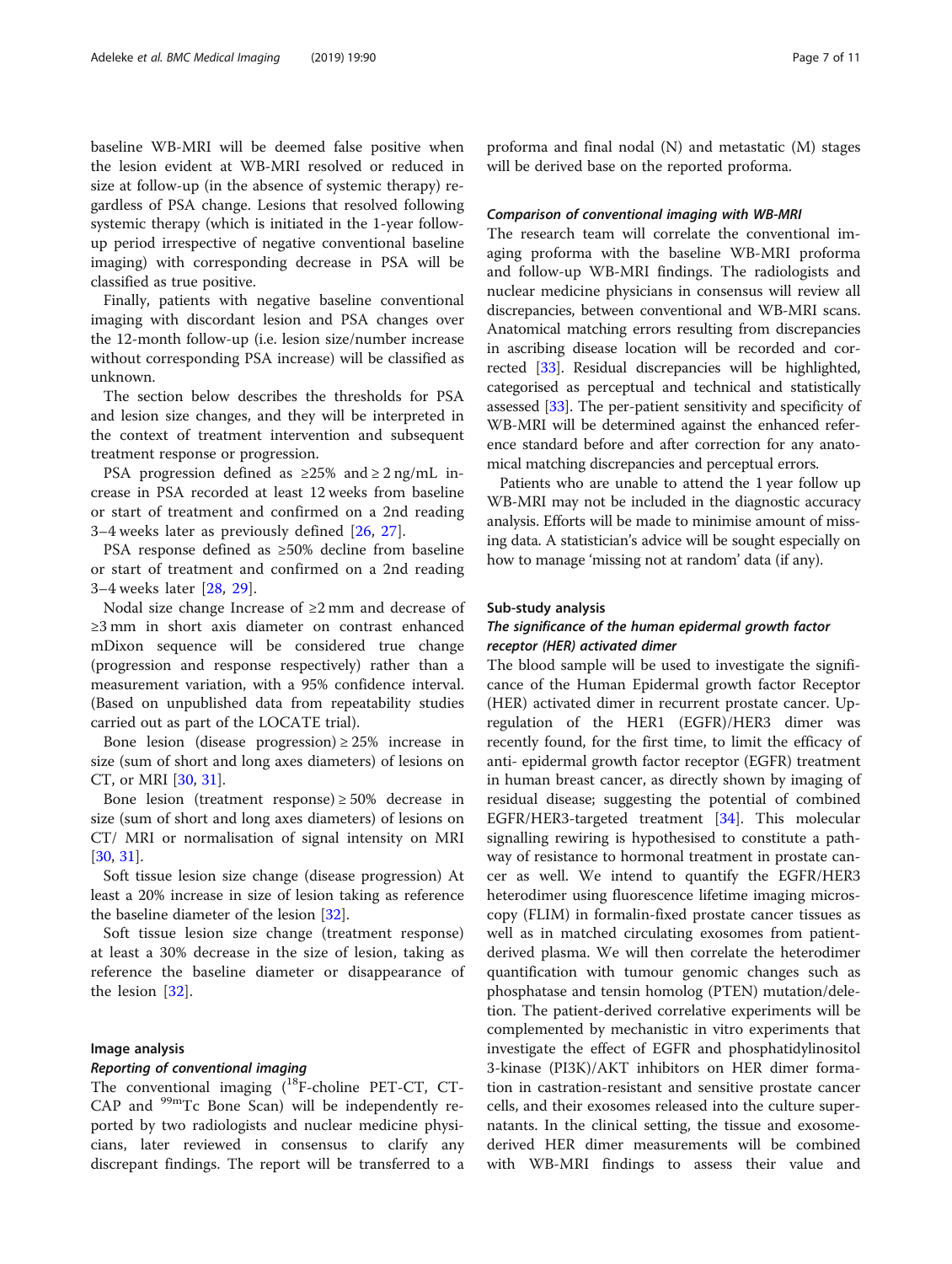translation as predictive biomarkers of clinical outcome and response to treatment.

## Heterogeneity (across metastatic sites) of WB-MRI signals for prediction of ADT response

For patients undergoing ADT treatment, retrospective quantitative analysis of WB-MRI's ADC and FF signal intensities will be performed to derive heterogeneity indices across confirmed true positive metastatic sites. The heterogeneity indices will inform Bayesian models to predict high-risk patients with aggressive disease that progress on ADT within 12-months of treatment.

#### Health economic analysis

The health economic analysis will compare the incremental costs and effects of WB-MRI for metastatic disease detection compared with conventional imaging from a national health service (NHS) perspective and thus determine whether it is an efficient use of NHS resources. From an economic viewpoint, the costeffectiveness of WB-MRI versus conventional imaging is determined by two main stages of the pathway: the treatment decision pathway and the treatment pathway (and its associated disease pathway). The former includes the time from presentation to treatment decision by the clinician and includes the imaging tests received; the latter includes the time period following the treatment decision and subsequent disease progression. In patients for whom the treatment decision with WB-MRI is the same as that with conventional staging, the subsequent disease pathways will be the same. Where the treatment decision with WB-MRI is different, the disease pathway will be different, yielding potentially different costs and health outcomes (and hence the patient's quality of life).

The precise nature of the economic analysis will therefore depend on the degree of concordance between treatment decisions provoked by WB-MRI versus conventional imaging.

#### Scenario 1

There is concordance between the treatment decisions associated with WB-MRI and conventional imaging. In this case, the cost components included in the analysis will be conventional metastases imaging tests (as described above) and the costs of treating adverse events associated with conventional staging. The volume of resource use and unit costs will be taken from standard published sources, hospital administrative datasets and from trial data. Since the two algorithms yield the same treatment decisions, cost-effectiveness depends on the incremental cost only of WB-MRI versus conventional imaging.

## Scenario 2

There is discordance between the treatment decisions associated with WB-MRI and standard imaging. In this case, cost-effectiveness depends on the incremental cost and effects of the treatment decision pathway and the subsequent disease pathway associated with WB-MRI versus conventional staging.

The economic evaluation will also take into consideration the accuracy of WB-MRI versus conventional standard imaging techniques. Specifically, we will model the consequences, in both costs and effects, of true positives, false positives, true negatives and false negative outcomes. Thus, the economic study will evaluate both clinical and economic consequences of the novel imaging technique.

Cost-effectiveness will be calculated as the mean cost difference between WB-MRI versus conventional imaging divided by the mean difference in outcomes (as measured quality-adjusted life years; QALYs) to give the incremental cost-effectiveness ratio (ICER). Also, a costconsequence analysis will be performed by calculating the mean incremental costs per incremental gain (or loss) in clinical natural units, for example cost per metastases identified.

Finally, to address uncertainty in our clinical and economic parameters, we will perform a comprehensive set of sensitivity analyses on our model estimates. Probabilistic sensitivity analysis using non-parametric bootstrapping methods will be performed. Outputs from this will inform a cost-effectiveness acceptability curve, which shows the probability that WB-MRI is cost-effective at different values of the NHS' willingness to pay for an additional QALY. We will also subject the economic model to extensive one-way sensitivity analysis to identify key parameters that drive cost-effectiveness.

## **Discussion**

At the time of writing, the LOCATE trial is the largest prospective multi-centre trial to compare WB-MRI with conventional imaging pathway specifically in patients with radio-recurrent prostate cancer.

The LOCATE trial will be informative because it compares comprehensive imaging pathways and takes into consideration the cost-effectiveness of each pathway. This trial will therefore provide valuable information to guide potential implementation of new imaging platforms for prostate cancer management pathways.

The results from the LOCATE trial would be relevant to the current clinical management pathway, specifically, should WB-MRI be advocated in the NHS in the setting of BCR.

The LOCATE trial design includes important features: unlike most other trials, the initial finding on WB-MRI will be validated using 1 year follow up WB-MRI scans,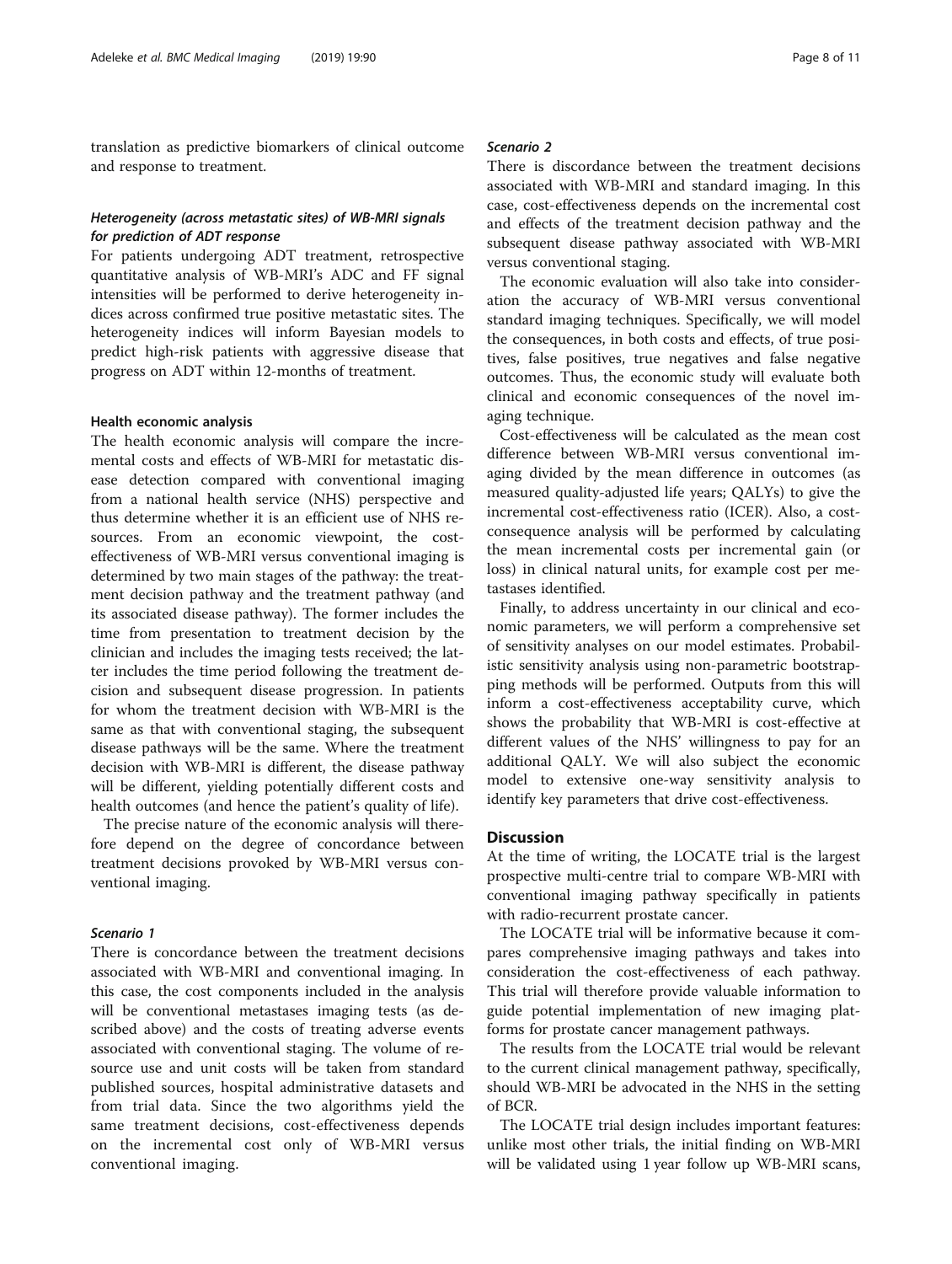corroborating the findings on initial scan in the context of patient management. In this way, we minimise the potential overcalling of disease positivity by WB-MRI that could lead to an overestimated sensitivity of WB-MRI compared to conventional imaging techniques.

Additionally, and in order to define the most costeffective imaging pathway for the health care system, we will perform an economic evaluation which includes a comprehensive set of sensitivity analyses to identify uncertainty in both clinical and economic estimates. Whilst recent trial designs incorporating WB-MRI are including health economic analysis [[35](#page-10-0)–[38\]](#page-10-0), such information is still unavailable for prostate cancer imaging pathways.

The LOCATE study has some potential limitations. Firstly, we are using a combined biochemical/imaging follow-up to derive an enhanced reference standard against which the results of WB-MRI will be analysed. Although histopathological confirmation would have been preferable in cases where a discrepancy exists between WB-MRI and conventional imaging tests, such approach is technically challenging and ethically not feasible [[39\]](#page-10-0).

Secondly, whilst the qualitative and metastatic staging findings can be generalised to other imaging platforms, such generalisability would be limited in quantitative biomarker imaging analyses (heterogeneity index). However, ongoing work is being carried out to improve standardisation of quantitative MRI imaging across different platforms that could ultimately aid in generalisation of such technique [[39,](#page-10-0) [40\]](#page-10-0).

Finally, it is important to note that <sup>68</sup>Ga-PSMA PET-CT within a short time has led to significant advances in prostate cancer imaging both in primary and recurrent settings  $[41, 42]$  $[41, 42]$  $[41, 42]$  $[41, 42]$ . However, there is yet to be large prospective multi-centre studies to assess its diagnostic accuracy in comparison to WB-MRI, and the start of the LOCATE trial predated availability of 68Ga PSMA PET-CT at our institution and therefore a head to head comparison was not possible. More importantly, there is significant cost difference between the two modalities and PSMA is routinely not available in many centres in the UK.

#### Study status

At the time of submission, the study is currently at the data collection stage and full trial data analysis is expected to begin shortly.

#### Abbreviations

ACD: Acid citrate dextrose; ADC: Apparent diffusion coefficient; ADT: Androgen deprivation therapy; BCR: Biochemical relapse; BRT: Brachytherapy; CT: Computed tomography; DWI: Diffusion weighted imaging,; EBRT: External beam radiotherapy; EDTA: Ethylenediaminetetraacetic acid; EFGR: Epidermal growth factor

receptor; EPI: Echo planar imaging; FACS: Fluorescence-activated cell sorting; FF: Fat fraction; FLIM: Fluorescence lifetime imaging microscopy; HER: Human epidermal growth factor receptor; ICER: Incremental cost-effectiveness ratio; MDT: Multi-disciplinary team; MRI: Magnetic resonance imaging; NHS: National health service; PACS: picture and archiving system; PBMC: Peripheral blood mononuclear cell; PCa: Prostate cancer; PET: Positron emission tomography; PI3K/AKT: Phosphatidylinositol 3-kinase; PSA: Prostate specific antigen; QALY: Quality-adjusted life year; TSE: Turbo spin echo; WB-MRI: Whole-body magnetic resonance imaging

#### **Acknowledaments**

We would like to thank all the patients who have volunteered for this study, the site teams and principal Investigators who have worked on this study and made it possible.

#### Authors' contributions

Study concept and initial design: SP, TN, AL, HUA, SM, GC. Study design and statistical analysis: SP, TN, SA, AL, HUA, SM, AC. Health economic analysis SV,SM, SA. Acquisition of data and data analysis and interpretation: SP, SA, AL, TS, SM, SV, MG, TN, HS, RD, HAP, JC, MA, AH, SW, SC, AC, GC, HUA, MC, ML, SUC, AF, MRJ. All authors read and approved the final manuscript.

#### Funding

This project was funded by Prostate Cancer UK (PCUK), project grant reference PG13–026. The work of Sola Adeleke is supported by Cancer Research UK & Engineering and physical sciences research grant (EPSRC) comprehensive cancer imaging centre at UCL (CCIC) project number C1519/ A16463. The work of Arash Latifoltojar is supported by Prostate Cancer UK (PCUK) grant, project number PG13–026. The work of Shonit Punwani is supported by the UCL/UCLH Biomedical Research Centre. Hashim Ahmed reports receipt of grant funding and personal fees from

SonaCare Medical Inc., grant funding from Trod Medical, and grant funding and personal fees from Sophiris Bio Inc. Ahmed also receives grant funding from Wellcome Trust, MRC (UK), UK NIHR Imperial Biomedical Research Centre, Prostate Cancer UK, The Urology Foundation and Imperial Healthcare Charity. Ahmed receives support from United Kingdom's NIHR Imperial Biomedical Research Centre.

The work of Tony Ng and Myria Galazi are in part supported by Cancer Research-UK (grants C1519/A6906 and C5255/A15935); the King's College London-UCL Comprehensive Cancer Imaging Centre (CRUK & EPSRC) and in association with the Medical Research Council (MRC) and Department of Health (DoH) (grants C1519/ A16463 and C1519/A1033.

The funders had no role in the study design, data collection and analysis, decision to publish and preparation of the manuscript. Department of Health Disclaimer: The views and opinions expressed therein are those of the authors and do not necessarily reflect those of Prostate Cancer UK, the NHS or the Department of Health.

#### Availability of data and materials

Not applicable.

#### Ethics approval and consent to participate

The study abides by the principles of the Declaration of Helsinki and the UK Research Governance Framework version 2.

LOCATE trial received UK Research Ethic Committee approval on 19th of June 2015 by the NRES Committee London-Chelsea with REC reference [15](#page-9-0)/ LO/0776 and is registered on [clinicaltrials.gov](http://clinicaltrials.gov) with reference number NCT02935816.

Written informed consent were obtained from all study participants. Findings from this research will be disseminated at conferences and submitted for peer-reviewed publications.

#### Consent for publication

Not applicable.

#### Competing interests

The study has not received any funding/assistance from a commercial organisation. The authors declare that they have no competing interests.

#### Author details

<sup>1</sup> Centre for Medical Imaging, University College London, 2nd floor Charles Bell house, 43-45 Foley Street, London W1W 7TS, UK. <sup>2</sup>Department of Radiology, University College London Hospital, London, 235 Euston Road,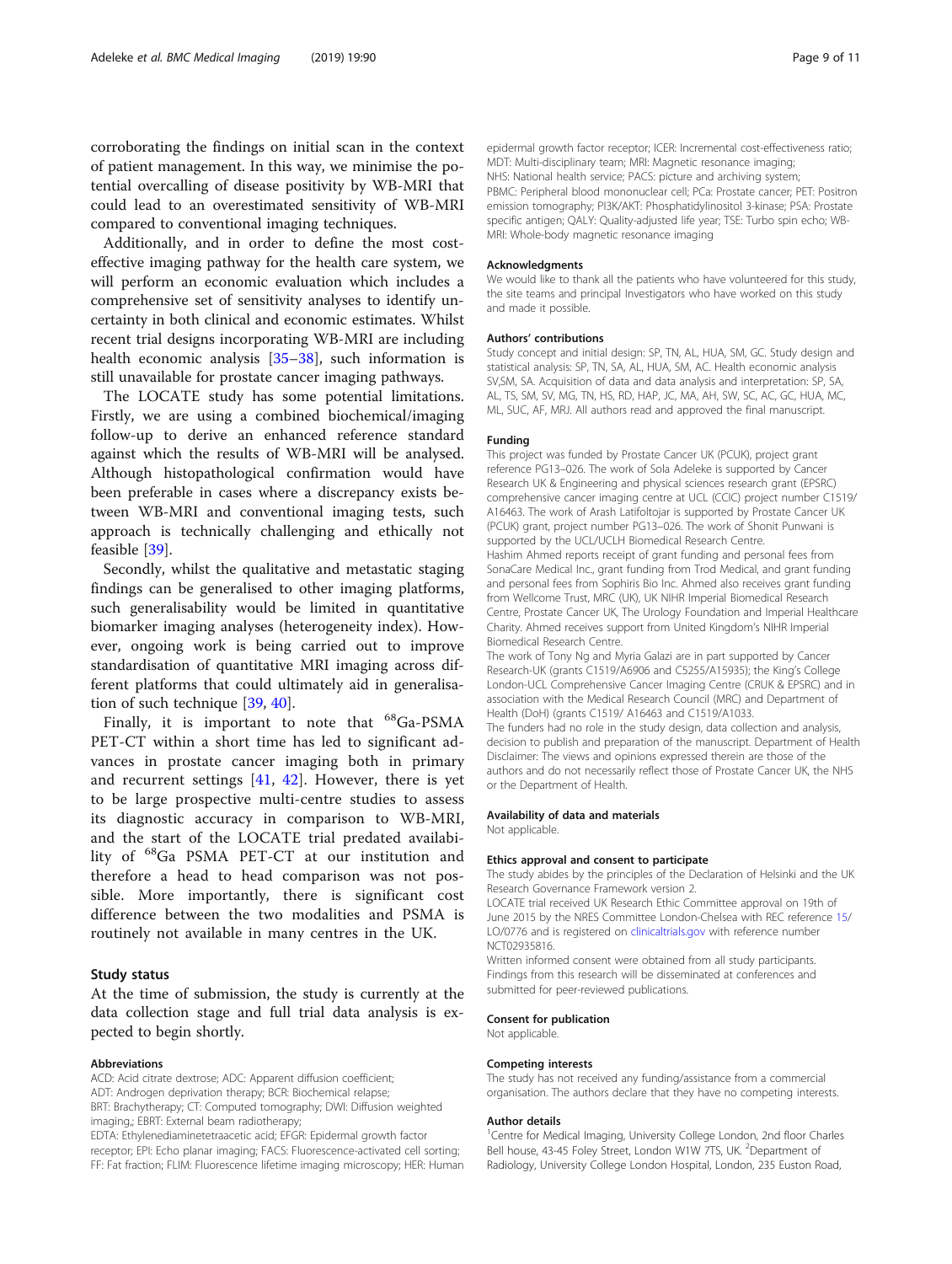<span id="page-9-0"></span>London NW1 2BU, UK. <sup>3</sup>Molecular Oncology Group, University College London, Cancer Institute, Paul O'Gorman Building, 72 Huntley Street, London WC1E 6DD, UK. <sup>4</sup>Division of Surgery and Interventional Science, University College London, 4th floor, 21 University Street, London WC1E, UK. <sup>5</sup>Division of Surgery, Department of Surgery and Cancer, Faculty of Medicine, Imperial College London, London, UK. <sup>6</sup>Department of Urology, Charing Cross Hospital, Imperial College Healthcare NHS Trust, London, UK. <sup>7</sup>Oncology Department, University College London Hospital, 235 Euston Road, London NW1 2BU, UK. <sup>8</sup>Comprehensive Cancer Imaging Centre (CCIC), King's College, London, New Hunt's House, Guy's Campus, London SE1 1UL, UK. <sup>9</sup> Department of Nuclear Medicine, The Royal Marsden Hospital NHS Foundation Trust, Down's Road, Sutton SM2 5PT, UK.<sup>10</sup>Histopathology Department, University College London Hospital, 4th Floor, Rockefeller Building University Street, London WC1 6DE, UK.<sup>11</sup>Institute for Mathematical and Molecular Biomedicine, King's College London, Hodgkin Building, Guy's Campus, London SE1 1UL, UK.<sup>12</sup>Department of Applied Health Research, University College London, 1-19 Torrington Place, Fitzrovia, London WC1E 7HB, UK.<sup>13</sup>Department of Cancer Imaging, School of Biomedical Engineering and Imaging Sciences, King's College London, 4th Floor, Lambeth Wing St. Thomas' Hospital, London SE1 7EH, UK.<sup>14</sup>Institute of Nuclear Medicine, University College London Hospital, 5th Floor Tower, 235 Euston Road, London NW1 2BU, UK. <sup>15</sup>Urology Department, University College Hospital, Westmoreland Street, 16-18 Westmoreland Street, London W1G 8PH, UK. <sup>16</sup>Oncology Department, Guy's and St. Thomas' Hospital, Westminster Bridge road, Lambeth, London SE1 7EH, UK. 17Department of Nuclear Medicine, St Bartholomew's Hospital, West Smithfield, London EC1A 7BE, UK. <sup>18</sup>Urology Department, Imperial College Healthcare NHS Trust, London W2 1NY, UK.

#### Received: 23 July 2019 Accepted: 13 September 2019 Published online: 15 November 2019

#### References

- 1. [http://www.cancerresearchuk.org/health-professional/cancer-statistics/](http://www.cancerresearchuk.org/health-professional/cancer-statistics/statistics-by-cancer-type/prostate-cancer#heading-Zero-) [statistics-by-cancer-type/prostate-cancer#heading-Zero-](http://www.cancerresearchuk.org/health-professional/cancer-statistics/statistics-by-cancer-type/prostate-cancer#heading-Zero-) Accessed 18th of June 2019.
- 2. Naik M, Marta GN, Abdel-Wahab M. Reirradiation of locally recurrent
- prostate cancer after primary radiotherapy. J Radiat Oncol. 2015;4(2):149–56. 3. Shilkrut M, McLaughlin PW, Merrick GS, Vainshtein JM, Feng FY, Hamstra DA. Interval to biochemical failure predicts clinical outcomes in patients with high-risk prostate cancer treated by combined-modality radiation therapy. Int J Radiat Oncol Biol Phys. 2013;86(4):721–8.
- 4. Roach M 3rd, Hanks G, Thames H Jr, Schellhammer P, Shipley WU, Sokol GH, Sandler H. Defining biochemical failure following radiotherapy with or without hormonal therapy in men with clinically localized prostate cancer: recommendations of the RTOG-ASTRO Phoenix consensus conference. Int J Radiat Oncol Biol Phys. 2006;65(4):965–74.
- 5. Turkbey B, Brown AM, Sankineni S, Wood BJ, Pinto PA, Choyke PL. Multiparametric prostate magnetic resonance imaging in the evaluation of prostate Cancer. CA Cancer J Clin. 2016;66(4):326–36.
- 6. Testa C, Pultrone C, Manners DN, Schiavina R, Lodi R. Metabolic imaging in prostate Cancer: where we are. Front Oncol. 2016;6:225.
- 7. Kanthabalan A, Shah T, Arya M, Punwani S, Bomanji J, Haroon A, Illing RO, Latifoltojar A, Freeman A, Jameson C, van der Meulen J, Charman S, Emberton M, Ahmed HU. The FORECAST study — focal recurrent assessment and salvage treatment for radiorecurrent prostate cancer. Contemp Clin Trials. 2015;44:175–86.
- 8. Edelstein RA, Zietman AL, De Las MA, Krane RJ, Babayan RK, Dallow KC, Moreland RB. Implications of prostate micro-metastases in pelvic lymph nodes: an archival tissue study. Urology. 1996;47(3):370–5.
- Schiavina R, Ceci F, Borghesi M, Brunocilla E, Vagnoni V, Gacci M, Castellucci P, Nanni C, Martorana G, Fanti S. The dilemma of localizing disease relapse after radical treatment for prostate Cancer: which is the value of the actual imaging techniques? Curr Radiopharm. 2013;6(2):92–5.
- 10. Gillessen S, Atard G, Beer TM, Beltran H, Bossi A, Bristow R, et al. Management of patients with advanced prostate cancer: the report of the advanced prostate cancer consensus conference APCCC 2017. Eur Urol. 2018;73(2):178–211.
- 11. Eiber M, Holzapfel K, Ganter C, Epple K, Metz S, Geinitz H, Kubler H, Gaa J, Rummeny EJ, Beer AJ. Whole-body MRI including diffusion-weighted imaging (DWI) for patients with recurring prostate cancer: technical

feasibility and assessment of lesion conspicuity in DWI. J Magn Reson Imaging. 2011;33(5):1160–70.

- 12. Pasoglou V, Larbi A, Collette L, Annet L, Jamar F, Machiels JP, Michoux N, Vande Berg BC, Tombal B, Lecouvet FE. One-step TNM staging of high-risk prostate cancer using magnetic resonance imaging (MRI): toward an upfront simplified "all-in-one" imaging approach? Prostate. 2014;74(5):496–77.
- 13. Lecouvet FE, El Mouedden J, Collette L, Coche E, Danse E, Jamar F, Machiels JB, Vande Berg B, Omoumi P, Tombal B. Can whole-body magnetic resonance imaging with diffusion-weighted imaging replace Tc-99m bone scanning and computed tomography for single-step detection of metastases in patients with high-risk prostate cancer? Eur Urol. 2012;62(1):68–75.
- 14. Robertson NL, Sala E, Benz M, Landa J, Scardino P, Scher HI, Hricak H, Vargas HA. Combined whole body and multiparametric prostate magnetic resonance imaging as a 1-step approach to the simultaneous assessment of local recurrence and metastatic disease after radical prostatectomy. J Urol. 2017;198(1):65–70.
- 15. Briganti A, Abdollah F, Nini A, Suardi N, Gallina A, Capitanio U, Bianchi M, Tutolo M, Passoni NM, Salonia A, Colombo R, Freschi M, Rigatti P, Montorsi F. Performance characteristics of computed tomography in detecting lymph node metastases in contemporary patients with prostate cancer treated with extended pelvic lymph node dissection. Eur Urol. 2012;61(6):1132–8.
- 16. Talab SS, Preston MA, Elmi A, Tabatabaei S. Prostate cancer imaging: what the urologist wants to know. Radiol Clin N Am. 2012;50(6):1015–41.
- 17. Sartor O, Eisenberger M, Kattan MW, Tombal B, Lecouvet F. Unmet needs in the prediction and detection of metastases in prostate cancer. Oncologist. 2013;18(5):549–57.
- 18. Suh CH, Shinagare AB, Westenfield AM, Ramaiya NH, Van den Abbeele AB, Kim KW. Yield of bone scintigraphy for the detection of metastatic disease in treatment-naïve prostate cancer: a systemic review and meta-analysis. Clin Radiol. 2018;73(2):158–67.
- 19. Rinnab L, Mottaghy FM, Simon J, Volkmer BG, De Petriconi R, Hautman RE, et al.<br><sup>11</sup>C choline PET/CT for targeted salvage lymph node dissection in patients with biochemical recurrence after primary curative therapy for prostate cancer: preliminary results of a prospective study. Urol Int. 2008;81:191–7.
- 20. Abuzallouf S, Dayes I, Lukka H. Baseline staging of newly diagnosed prostate cancer: a summary of the literature. J Urol. 2004;171:2122–7.
- 21. Bossuyt PM, Reitsma JB, Bruns DE, Gatsonis CA, Glasziou PP, Irwig L, Lijmer JG, Moher D, Rennie D, de Vet HC, Kressel HY, Rifai N, Golub RM, Altman DG, Hooft L, Korevaar DA, Cohen JF. STARD group. STARD 2015: an updated list of essential items for reporting diagnostic accuracy studies. Radiology. 2015;277(3):826–32.
- 22. Kirkham APS, Haslam P, Keanie JY, McCafferty I, Padhani AR, Punwani S, Richenberg J, Rottenberg G, Sohaib A, Thompson P, Turnbull LW, Sahdev A, Clements R, Carey BM, Allen C. Prostate MRI: Who, when, and how? Report from a UK consensus meeting. Clin Radiol. 2013;68(10):1016–23.
- 23. Johnston EW, Latifoltojar A, Sidhu HS, Ramachandran N, Sokolska M, Bainbridge A, et al. Multiparametric whole-body 3.0-T MRI in newly diagnosed intermediate- and high-risk prostate cancer: diagnostic accuracy and interobserver agreement for nodal and metastatic staging. Eur Radiol. 2019;29(6):3159–69.
- 24. Carthon BC, Antonarakis ES. The STAMPEDE trial: paradigm-changing data through innovative trial design. Transl Cancer Res. 2016;5(S3):S485–90.
- 25. Shin T, Smyth TB, Ukimura O, Ahmadi N, de Castro Abreu AL, Ohe C, et al. Diagnostic accuracy of a five-point Likert scoring system for magnetic resonance imaging (MRI) evaluated according to results of MRI/ ultrasonography image-fusion targeted biopsy of the prostate. BJU Int. 2018; 121(1):77–83.
- 26. Scher HI, Halabi S, Tannock I, Morris M, Sternberg CN, Carducci MA, et al. Design and end points of clinical trials for patients with progressive prostate cancer and castrate levels of testosterone: recommendations of the prostate Cancer clinical trials working group. J Clin Oncol. 2008;26(7):1148–59.
- 27. Scher HI, Morris MJ, Stadler WM, Higano C, Basch E, Fizazi K, et al. Trial design and objectives for castration-resistant prostate cancer: updated recommendations from the prostate cancer clinical trials working group 3. J Clin Oncol. 2016;34(12):1402–18.
- 28. de Bono JS, Logothetis CJ, Molina A, Fizazi K, North S, Chu L, et al. Abiraterone and increased survival in metastatic prostate cancer. N Engl J Med. 2011;364(21):1995–2005.
- 29. Value of PSA as a Tumour Marker. Available from: [https://oncologypro.esmo.](https://oncologypro.esmo.org/content/download/98717/1732452/file/ESMO-Preceptroship-prostate-cancer-lugano-november-2016-CASTRO.pdf) [org/content/download/98717/1732452/file/ESMO-Preceptroship-prostate](https://oncologypro.esmo.org/content/download/98717/1732452/file/ESMO-Preceptroship-prostate-cancer-lugano-november-2016-CASTRO.pdf)[cancer-lugano-november-2016-CASTRO.pdf](https://oncologypro.esmo.org/content/download/98717/1732452/file/ESMO-Preceptroship-prostate-cancer-lugano-november-2016-CASTRO.pdf) .